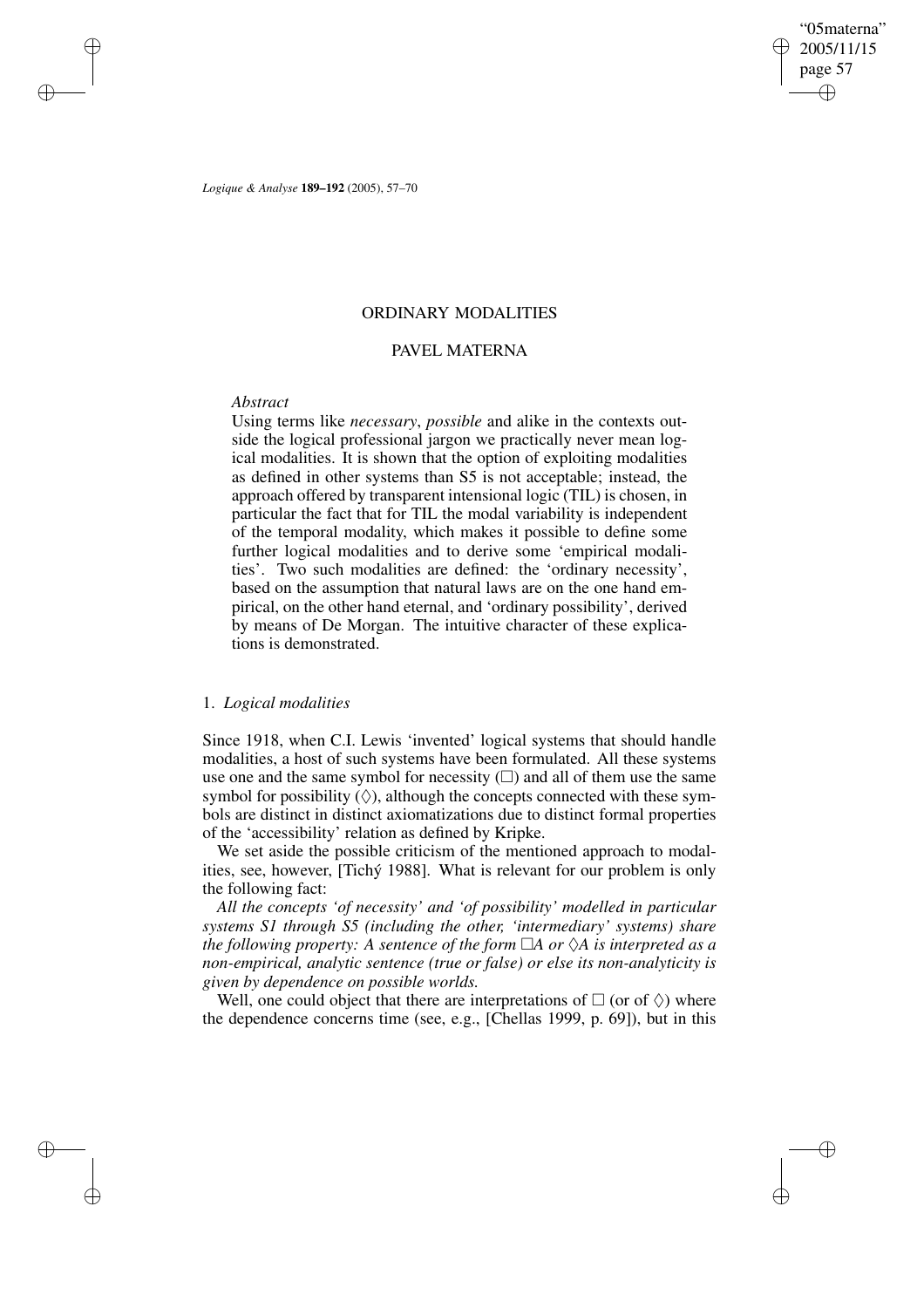✐

#### 58 PAVEL MATERNA

case 'worlds' is simply interpreted as 'time points'. We will see in 3. that then an essential point is ignored.

Much more relevant to the problem of modality vs. temporality is Montague's IL, where the 'extension of an expression' is dependent on both worlds and times. One of the reasons why the present analysis is based on TIL (see below) rather than on Montague consists in the fact that the explicit intensionalisation used in TIL, i.e., using variables for worlds and for times, makes it possible to analyse cases where modality and temporality do not go 'side by side', so that, e.g., some expressions are modally *de dicto* being at the same time temporally *de re* etc. (See, e.g., the excellent analysis in Tichý 1986.)

To explicate the notion of *ordinary modality* we accept the approach suggested by the general approach to logic as articulated in *transparent intensional logic* ('TIL', see, e.g., Tichý's monograph 1988). We cannot reproduce here the apparatus and all the principles of TIL, so we will (in a rather simplifying way) formulate only some points indispensable for our purposes.

### 2. *Constructions of propositions*

TIL is a type-theoretical system based on four atomic types (truth-values, type *o*, individuals, type  $\iota$ , time points/real numbers, type  $\tau$ , possible worlds, type  $\omega$ ), where the composed types are sets of partial functions over this base. *Constructions* are abstract procedures denoted in the manner inspired by (typed) λ-calculus. *Intensions* are functions associating possible worlds with chronologies of a given type, so their type schema is

 $\omega \to (\tau \to \alpha)$  where  $\alpha$  is an arbitrary type. Their constructions usually have the structure

 $\lambda w \lambda t$ A, where w is a variable ranging over  $\omega$  and t is a variable ranging over  $\tau$  (A is a construction that constructs — possibly dependently on valuation — an object of type  $\alpha$ ). Thus *propositions*, which are objects of type  $\omega \to (\tau \to o)$  (written in TIL as  $((o\tau)\omega)$ , abbreviated as  $o_{\tau\omega}$ ), are constructed by constructions of the form  $\lambda w \lambda t$  where A is a construction which contains w and t and constructs — dependently on w and  $t$  — a truthvalue. (A can fail to construct a truth-value because of the partiality of some function.)

Necessity is modelled in TIL as a class containing just one proposition, viz. the logically true proposition (which associates every possible world with such chronology of truth-values which associates every time point with T). Possibility is a class of those propositions which are true in at least one possible world at some time point. So the type of both modalities is

 $((\omega \rightarrow (\tau \rightarrow o)) \rightarrow o)$ . (In the notational jargon of TIL this is written  $(oo_{\tau\omega})$ .)

✐

✐

✐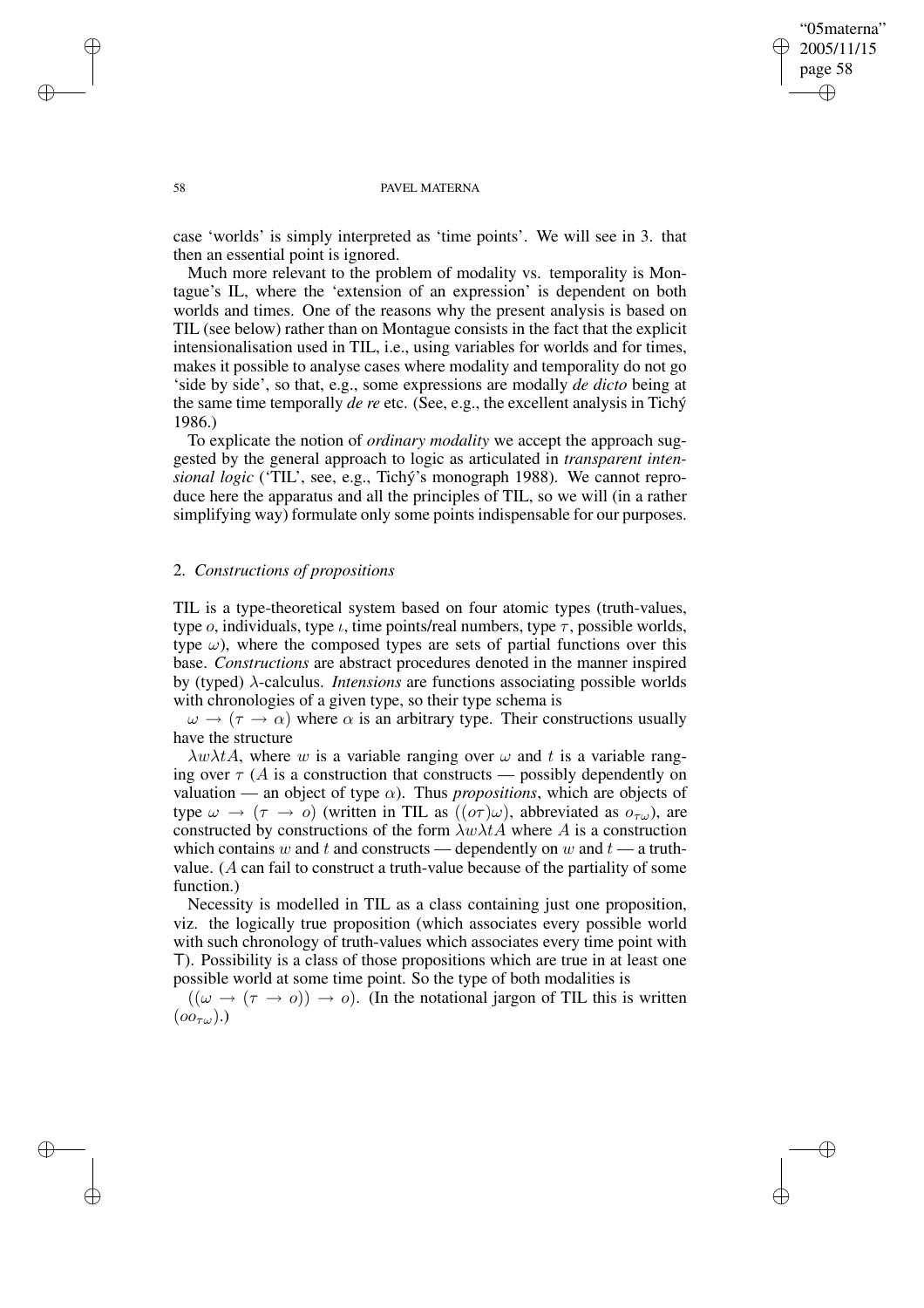✐

✐

✐

✐

So both modalities are *extensions*: they are *classes* rather than *properties* of propositions. In contrast with modalities in other systems than S5, they cause that any construction of the form  $\Box A$  or  $\Diamond A$  constructs always T or F, never a proposition. The concepts 'of necessity' or 'of possibility' in those 'non-S5' systems are simply other concepts than those of *logical* modalities.

It could seem as if just those latter concepts could correspond to 'ordinary modalities' that we are prepared to explicate. In 3. we will try to show that this is probably not the case.

One important feature of TIL is that variables of possible worlds and time points are explicitly used. It can be shown (here and, e.g. in [Materna 2003]) that the expressive power of the systems using these variables exceeds the expressive power of the other systems. See also [Muskens 1989, p. 10, 15] where it is demonstrated that a Montague's system without such variables does not have the Rosser-Church property.

In particular, the history of Quine's challenge to modal logicians (see, e.g., the excellent overview in [Lindström 2000] ) convincingly shows that the solution to such problems like whether

$$
\forall x \forall y (x = y \supset \Box(x = y))
$$

is valid would be much easier achieved if variables of possible worlds (or, if you like, 'indices') were used; moreover, the 'cooperation' of such variables with  $\lambda$ -abstraction immediately results in such analyses of empirical sentences which make it clear that the latter denote propositions rather than truth-values. And the sentence

### *The number of (major) planets equals 9 and not necessarily so,*

one of the series of the famous number-of-planets examples, can be analysed as follows (with some notational simplifications):

$$
\lambda w \lambda t [N_{wt} = 9 \wedge \neg \forall w \forall t (N_{wt} = 9)],
$$

so that what is constructed as the denotation of the sentence is a proposition, i.e., a *function*, which in our case returns T(ruth) in those worlds (and time points) where the function N (type  $\omega \to (\tau \to \tau)$ ) returns the value 9. (The second member of the conjunction is true because N, corresponding to the expression *the number of (major) planets* takes values dependently on worlds and times: it is no mathematical function.)

"05materna" 2005/11/15 page 59

✐

✐

✐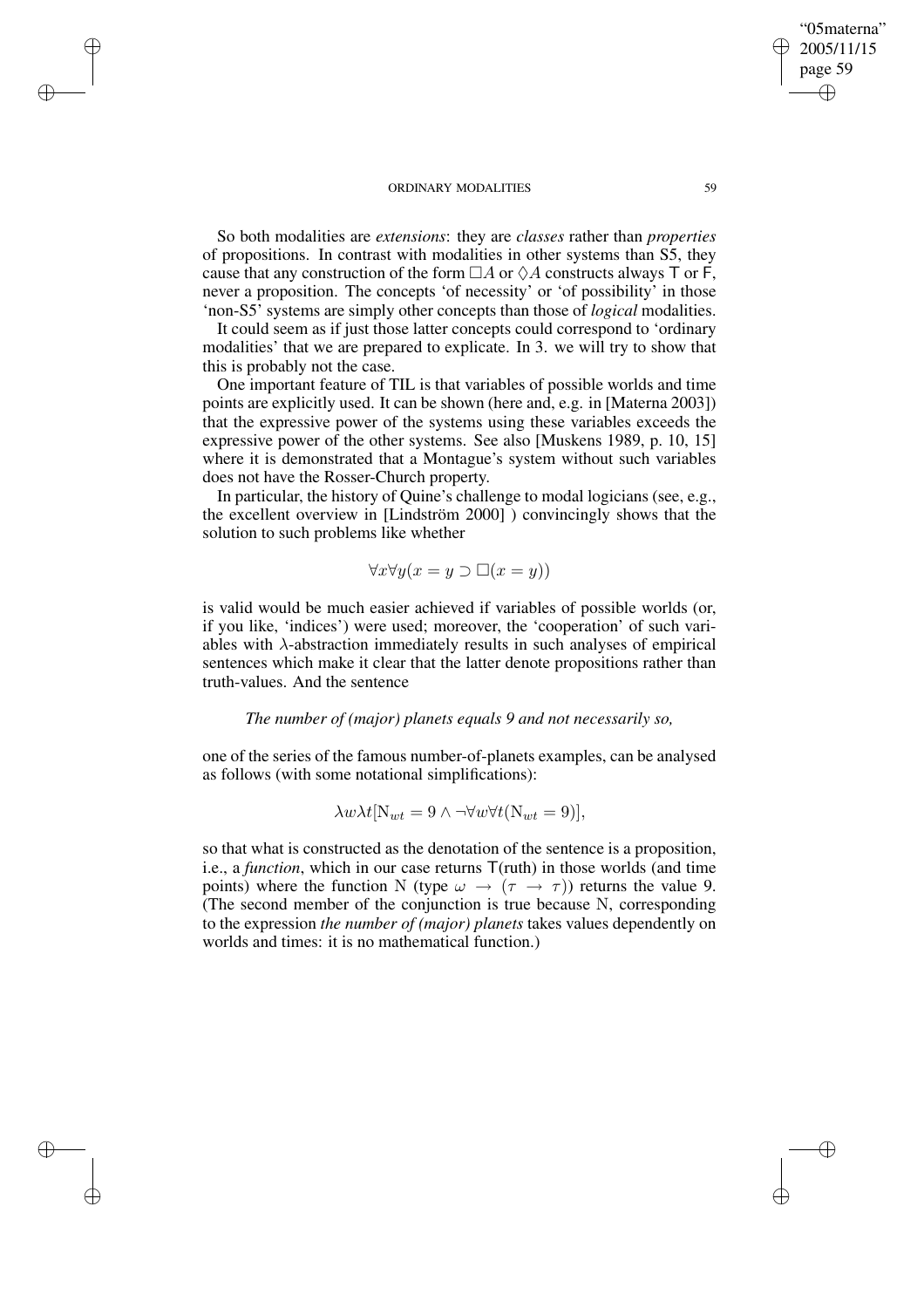#### 60 PAVEL MATERNA

# 3. *The way we normally use* possible *and* necessary

When the terms *possible*, *necessary*, and all the derived terms are used outside logical contexts, then we can see that nearly never they express logical modalities. To illustrate this claim we adduce two 'paradigmatic' examples. Consider the sentences

a) *It is possible that it will rain in the afternoon.*

b) *If a pebble is thrown into water it necessarily sinks.*

If *possible* and *necessarily* expressed *logical* modalities, then a) as well as b) were analytic sentences bearing no empirical information:

*Logical* possibility means that the proposition that is logically possible is true in at least one possible world-time, in other words, it is sufficient not to be a contradiction. So a) would be analytically true, since it is not contradictory.

*Logical necessity* means that the proposition that is logically necessary is true in all possible worlds-times, so it is the logically true proposition and b) would be analytically false, since there is no *logical* necessity in the physical behaviour of material bodies.

Yet both a) and b) are informative, empirical claims: nobody will say "What an uninteresting tautology!" when hearing a) or "Surely not!" hearing b).

But then, since a) and b) are empirical, non-analytic claims, we could perhaps interpret the respective modal expressions in terms of some non-S5 system, could we? Now which of such systems should be taken into account?

I fear that there is no definite criterion of deciding due to the way the modal systems have been defined. Therefore, I will try another way of interpreting this kind of modalities (say, "ordinary modalities"), the way which is offered by TIL (see 2.).

# 4. *Modal and temporal variability*

We have seen that TIL distinguishes between *propositions*, which are taken to be just functions (mappings) in the sense of possible-world semantics, and *constructions of propositions*, which are abstract procedures that construct propositions. (Therefore, TIL does not need to *replace* the set-theoretical notion of propositions by the notion of *structured propositions* as it is done, e.g., in [King 1997].) Further, propositions associate possible worlds with *chronologies* of truth-values, so that possible worlds are conceived of as *possible histories*. (Thus all interesting intensions are such functions from possible worlds to chronologies.) The intuition underlying this conception can be illustrated as follows:

✐

✐

✐

✐

# "05materna" 2005/11/15 page 60 ✐ ✐

✐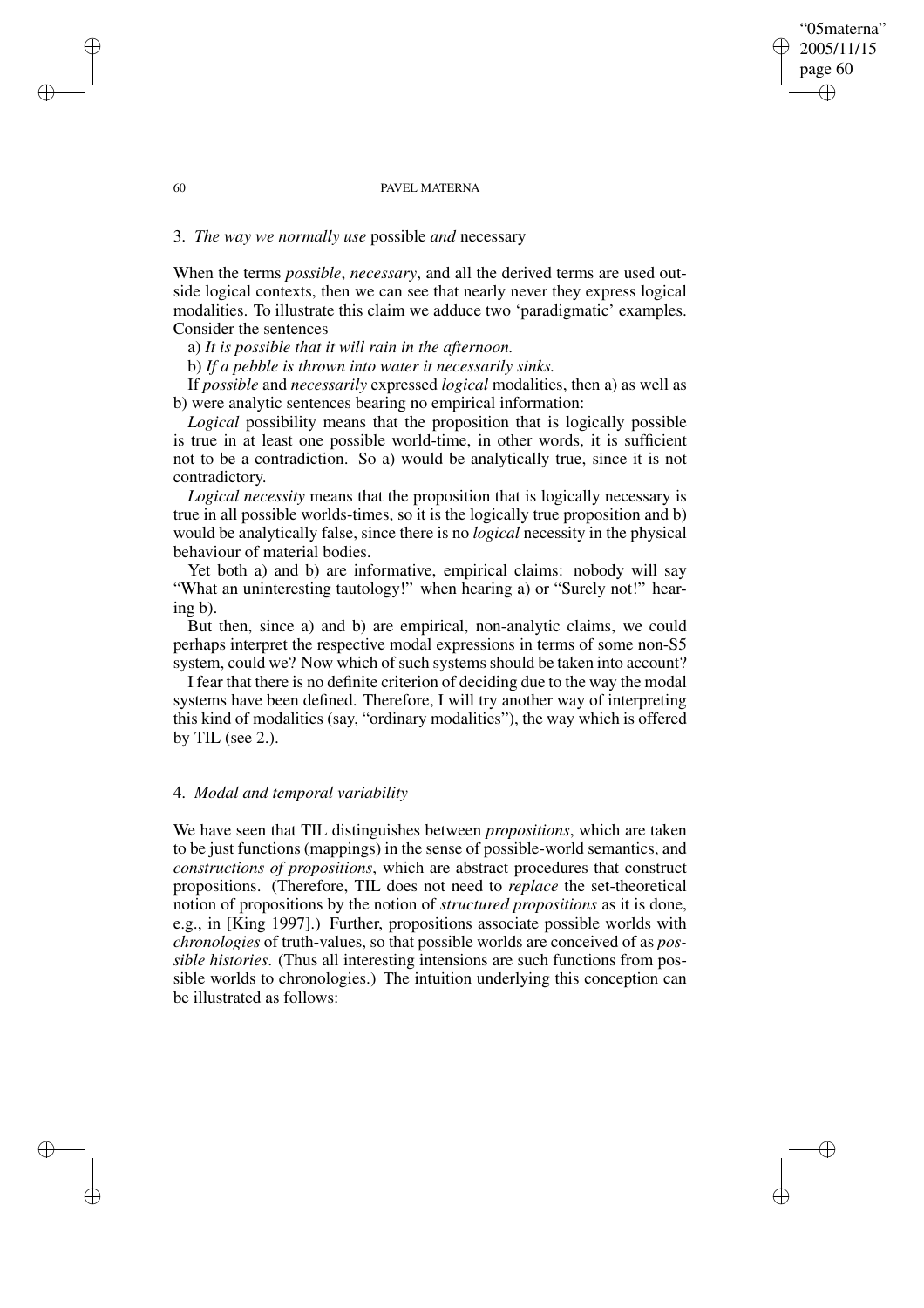Let us consider any empirical sentence, say, *Warsaw is the capital of Poland*. Whereas the proposition denoted by this sentence is fix, independent of the given state of the world, its truth-values can be said to vary. We can distinguish between two factors of this variability.

First: Given a definite time point where the proposition (and so the sentence) is, say, true, we can even then say that *it could be otherwise*: the contingency of the empirical sentence cannot be ignored by claiming that the truth-value of the proposition at the moment  $t$  is — at the same moment — the same in all the possible worlds. This fact, viz. that the truth-value of the proposition at the moment  $t$ , is not necessary, i.e., that there are possible worlds where the truth-value of the proposition at the same moment  $t$  is another one, defines what we call *modal variability*.

Second: Given a definite possible world the truth-value of an empirical proposition (and so of the sentence) can change. (In our case, even in the actual world the sentence was false or even lacking any truth-value.) This fact defines what we call *temporal variability*.

The brute fact that the modal variability differs from temporal variability implies that *possible worlds should not be interpreted as symbols admitting once modal, once temporal interpretation*.

## 5. *Type-theoretical characteristics of logical and ordinary modalities*

Thus modal and temporal variability are mutually independent. An interesting consequence thereof is that we can construct more *logical* modalities than we are used to. All these modalities share one type:  $((\omega \rightarrow (\tau \rightarrow$  $\sigma$ ))  $\rightarrow$  *o*) (in TIL ( $oo_{\tau\omega}$ )). They are *classes of propositions*. The most used modalities (classical necessity and possibility in S5) are constructed as follows (p ranges over propositions,  $p_{wt}$  abbreviates the application [[pw]t]; brackets mean that a given function is applied to arguments. This is the way of notation used by TIL; one of the distinctions between the latter and the presently used notation is that TIL uses *prefix* notation, which is given by the fact that TIL is based on functional approach):

 $\lambda p \forall w \forall tp_{wt}(\Box), \lambda p \exists w \exists tp_{wt}(\Diamond).$ 

✐

✐

✐

✐

Now we can construct the other *logical modalities*:

i)  $\lambda p \forall w \exists t p_{wt}$ , ii)  $\lambda p \exists w \forall t p_{wt}$ , iii)  $\lambda p \forall t \exists w p_{wt}$ , iv)  $\lambda p \exists t \forall w p_{wt}$ .

(Clearly, the class ii) is a subclass of iii), and the class iv) is a subclass of i).)

None of the new modalities can be used to interpret modalities connected with the modal terms in the sentences a) and b) above. Not only that the former are rather strange: first of all, they are *classes of propositions*, i.e., *logical modalities*. Thus what we need are 'empirical modalities'. Their type would be either  $(\omega \to ((\omega \to (\tau \to o)) \to o))$  (in TIL  $((oo_{\tau\omega})\omega)$ ) or

"05materna" 2005/11/15 page 61

✐

✐

✐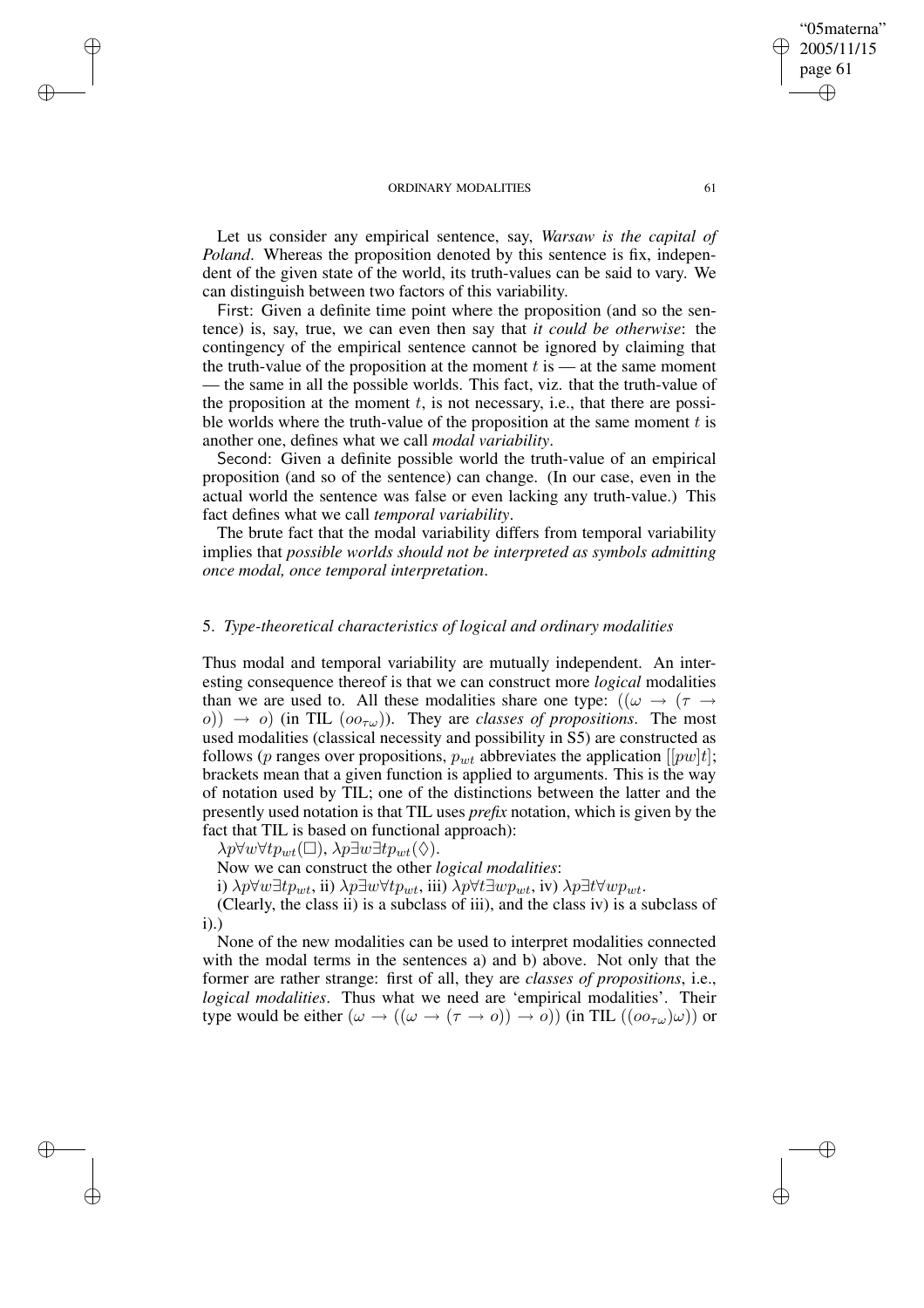✐

#### 62 PAVEL MATERNA

perhaps  $(\tau \to ((\omega \to (\tau \to o)) \to o))$  (in TIL  $(o_{\tau\omega})\tau)$ ). We can construct four such modalities:

 $i'$ ) λwλp∀t $p_{wt}$ , ii') λwλp∃t $p_{wt}$ , iii') λtλp∀w $p_{wt}$ , iv') λtλp∃w $p_{wt}$ .

(i' constructs the following function F: F associates any possible world ( $\lambda w$ ) with a function from propositions ( $\lambda p$ ) to truth-values ( $\forall tp_{wt}$ ), in other words, F associates possible worlds with the classes of propositions, so the type of F is  $(oo_{\tau\omega})_\omega$ . In a given possible world w a proposition belongs to this type and satisfies F iff it is always true in  $w$ .

The function  $F'$  constructed by ii' is of the same type; in a given possible world w a proposition satisfies  $F'$  iff it is at least sometimes true in w.

The function F'' constructed by iii' is of the type  $(o\sigma_{\tau\omega})_{\tau}$ ; at a given time moment t a proposition satisfies  $F''$  iff it is true (at t) in all possible worlds.

The function  $F'''$  constructed by iv is of the same type; at a given time moment t a proposition satisfies  $F'''$  iff it is true (at t) in at least one possible world.)

It does not seem that iii') or iv') could be used as interpretations we need to analyse such sentences like a) or b). Let us however consider  $i'$ 

First of all let us examine in which way the logical distinction between mathematical truths and natural laws can be characterised. Mathematical truths are sentences whose truth-value is independent of possible worlds. The constructions underlying mathematical sentences construct simply truthvalues. On the other hand any scientist (physicist, biologist etc.) has to examine reality. Thus his/her claims cannot be independent of the given state of the world, i.e., of possible worlds. Yet the propositions denoted by law-like sentences of empirical sciences are (maybe implicitly) supposed to differ not only from truth-values (being functions which are defined on possible worlds) but also from such propositions which are denoted by other than law-like sentences. This latter distinction can be formulated as follows:

Let us suppose that a law-like sentence A is an ideal approximation of what we call *natural law*. Then the proposition denoted by A is (or should be) an *eternal* proposition: in all possible worlds where the respective natural law holds it does so at every time point. Thus it differs from 'mathematical propositions' in that the class of possible worlds where the law holds is a *proper subclass* of the class of possible worlds, and it differs from other empirical propositions in that the latter are not eternal. (See, however, 7.) Thus every 'law-like proposition' defines a class of possible worlds, i.e., an object of the type  $\omega \to o$ <sup>1</sup>. In a sense we can say that propositions stating some natural law lack the temporal variability. This property is inherited by

<sup>1</sup> Fred I. Dretske in his [1977] offered a really ingenious analysis of natural laws. Among other important claims he says (p. 266):

*Statements of law... have a far wider scope than any true generalization about the actual world. Their scope extends to those possible worlds in which the extensions of our terms differ but the connections between properties remain invariant.*

✐

✐

✐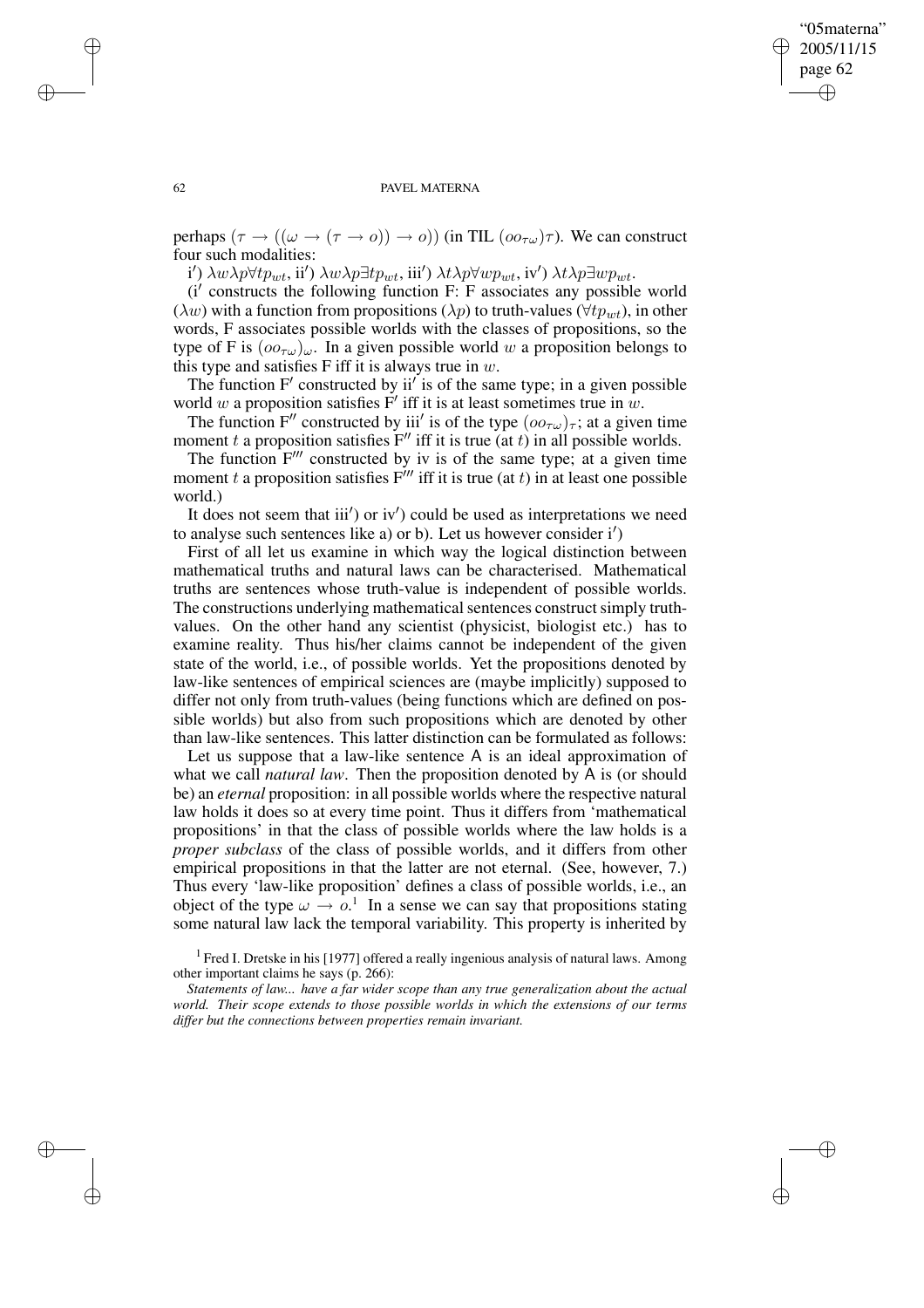any proposition that states an event which is implied by the natural law in question.

Now we can return to the modality i'). Let the world dependent pseudonecessity defined by i') be denoted by N. The type of N is  $\omega \to ((\omega \to$  $(\tau \to o)$ )  $\to o$ ), in TIL  $((oo_{\tau\omega})\omega)$ ; it could be called an *atemporal property of propositions*.

Further, let a simplified scheme of the construction underlying the sentence

b 0 ) *If a pebble is thrown into water it sinks.* be

✐

✐

✐

✐

b")  $\lambda w \lambda t \forall x [[[P_{wt}x] \wedge [TW_{wt}x]] \supset [S_{wt}x]].$ 

Such a construction constructs the proposition which is true for all individuals in those pairs  $\langle W, T \rangle$  where the individual which is a pebble and is thrown into water sinks. Now observe that whereas temporal variability is present in the case of empirical sentences which are not law-like no temporal variability is supposed in the case of the sentence b'). Once you throw a pebble into water and 'our' natural laws hold it will *always* sink. On the other hand, in a well imaginable world where 'our' natural laws do not hold the pebble could swim or even jump out of water etc. Thus any natural law defines a class of worlds, viz. such where the law holds.

So the sentence b) gets the following analysis (given  $b''$ ) as the scheme of the analysis of  $b'$ ):

c)  $\lambda w[\mathsf{N}_w[\lambda w \lambda t \forall x[[[\mathsf{P}_{wt} x] \wedge [\mathsf{TW}_{wt} x]]] \supset [\mathsf{S}_{wt} x]]]$ 

We can clearly see the distinction from the case of logical modalities. The latter when applied to a proposition return a truth-value. The N in c) has to

Dretske rightly sees the necessity of intensional approach to analysing natural laws. From the viewpoint of intensional semantics there are two problems with his proposal.

First, Dretske believes that (mere) universal generalizations do not say anything — unlike statements of law — about those possible worlds where the extensions of the respective predicates differ from the actual extensions. This is not true. An empirical universal generalisation also denotes a proposition which is true in some possible worlds, but if it is not a statement of law then the distinction consists in the fact that it is true in some worlds *at some (not all) time points*. The statement *All swans are white* denotes a proposition which is true in some worlds at some time points; if it is true in some worlds eternally, then it is so in virtue of a natural law which holds in such worlds (not in the actual one).

Second, Dretske's scheme of a natural law, viz.

 $F$ -ness  $\rightarrow$   $G$ -ness (p. 263)

is interpreted as claiming "an *extensional* relation between *properties*...". As I understand extensional relations this would mean that the relation between F and G would hold *a priori*, independently of possible worlds. But then there would obtain no difference between natural laws and mathematical truths. The present paper makes it clear that what distinguishes natural laws and mathematical truths is that laws are dependent on worlds. What distinguishes natural laws and other empirical propositions (including generalisations) is that the former are eternal in such a group of possible worlds a member of which is the actual world.

"05materna" 2005/11/15 page 63

✐

✐

✐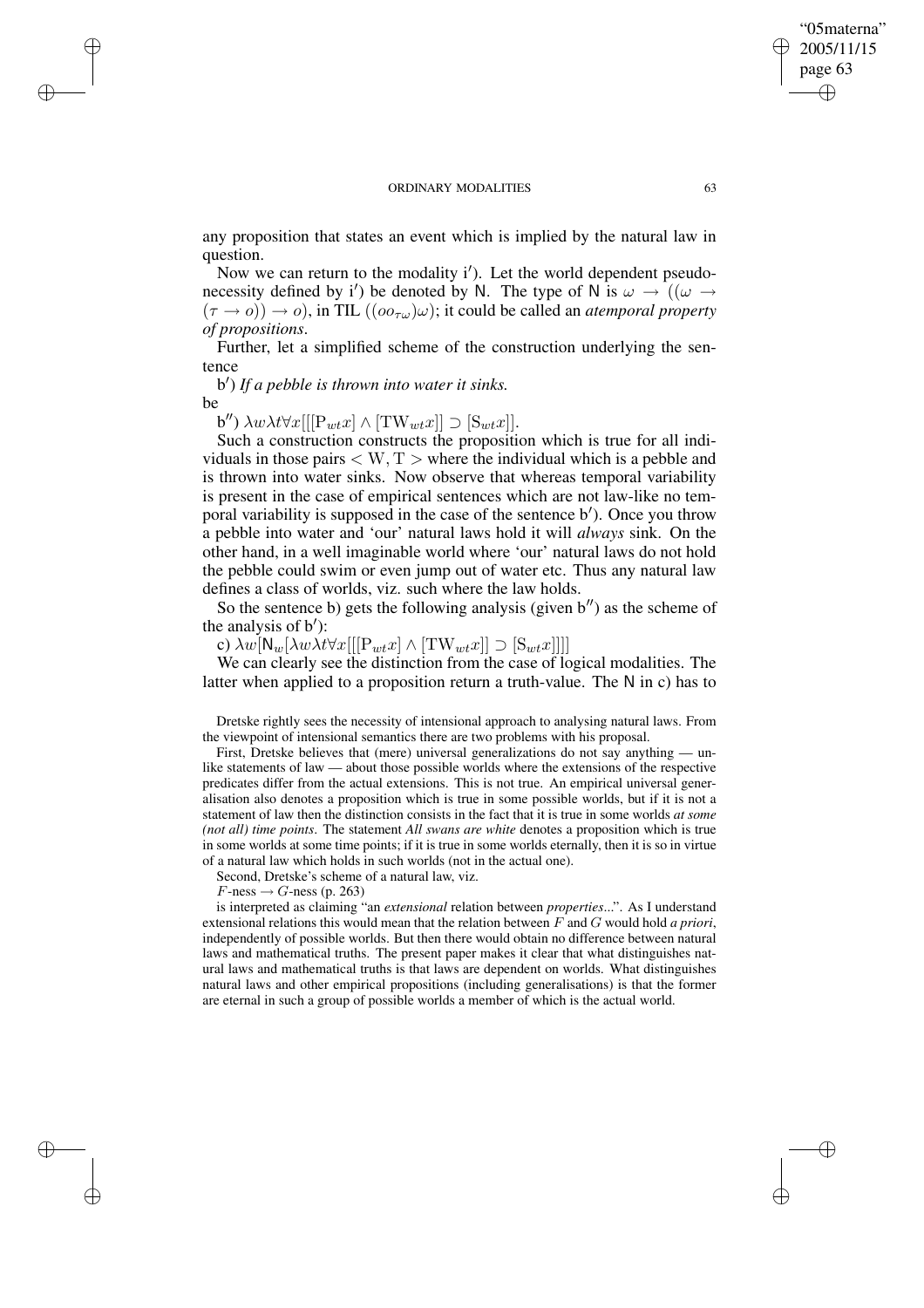## "05materna" 2005/11/15 page 64 ✐ ✐

✐

✐

#### 64 PAVEL MATERNA

be applied first to a possible world, and by λ-abstraction we get a *class of* possible *worlds*, viz. of those ones where the proposition denoted by b') is eternal (holds at all time points). (Contemporary possible-world semanticists mostly identify propositions just with sets of possible worlds; for us the construction c) constructs a 'semiproposition', since 'normal propositions' embody modal *and* temporal variability as for their truth-values.)

# 6. *De Morgan*

The case of our sentence b) seems to be explained *via* defining the 'ordinary necessity' as the modality N. The modality  $ii'$ ) is obviously a dual counterpart of N. It could be called 'ordinary possibility' and we will denote it by P. Let C construct a proposition. The construction whose form is

d)  $\lambda w[P_wC]$ 

constructs the class of those worlds where the proposition constructed by C holds at some time points. We can see that the propositions which in a world W do not fulfil this condition are those ones which are incompatible with the natural laws holding in W (we could perhaps speak about 'semicontradictions'), further, the 'contingently not realised propositions' (e.g., the proposition that a person XY comes at 12 o'clock on Monday September 1<sup>st</sup> 2001) and, of course, contradictions (as a subclass of the first group).

Now we can explain the semantics of the sentence a). Its underlying construction has just the form d), where C constructs the proposition denoted by the sentence

# e) *It will rain in the afternoon.*

In the light of what we said above this sentence says, properly speaking, that an afternoon rain is nothing what would be incompatible with the natural laws of the given world *and* that it will be realised. (For the sake of simplicity we suppose here that the 'afternoon' has been defined in some 'absolute' way, i.e., by referring to some temporal interval defined in terms of a calendar. Actually, "afternoon" is a function of the type  $\tau \to (\tau \to o)$ .)

Well, such an information is rather meagre but it is no tautology; we can imagine a world such that among the natural laws holding in it we find a following principle: *It never rains in the afternoon.* In such a world the sentence e) would be eternally false. Further, if it does not rain in the afternoon, the proposition is simply false.

Comparing N and P we can expect that modified De Morgan's laws will hold for them. Indeed: preserving the simplified symbolism like in d) we can easily verify that the following equivalences hold:

 $[N_wC] = \neg[\dot{P}_w \lambda w \lambda t \neg C_{wt}].$ (Observe:  $\lambda p \forall t... = \lambda p \neg [\exists t \neg ...]$  $[P_wC] = \neg [N_w \lambda w \lambda t \neg C_{wt}].$ 

✐

✐

✐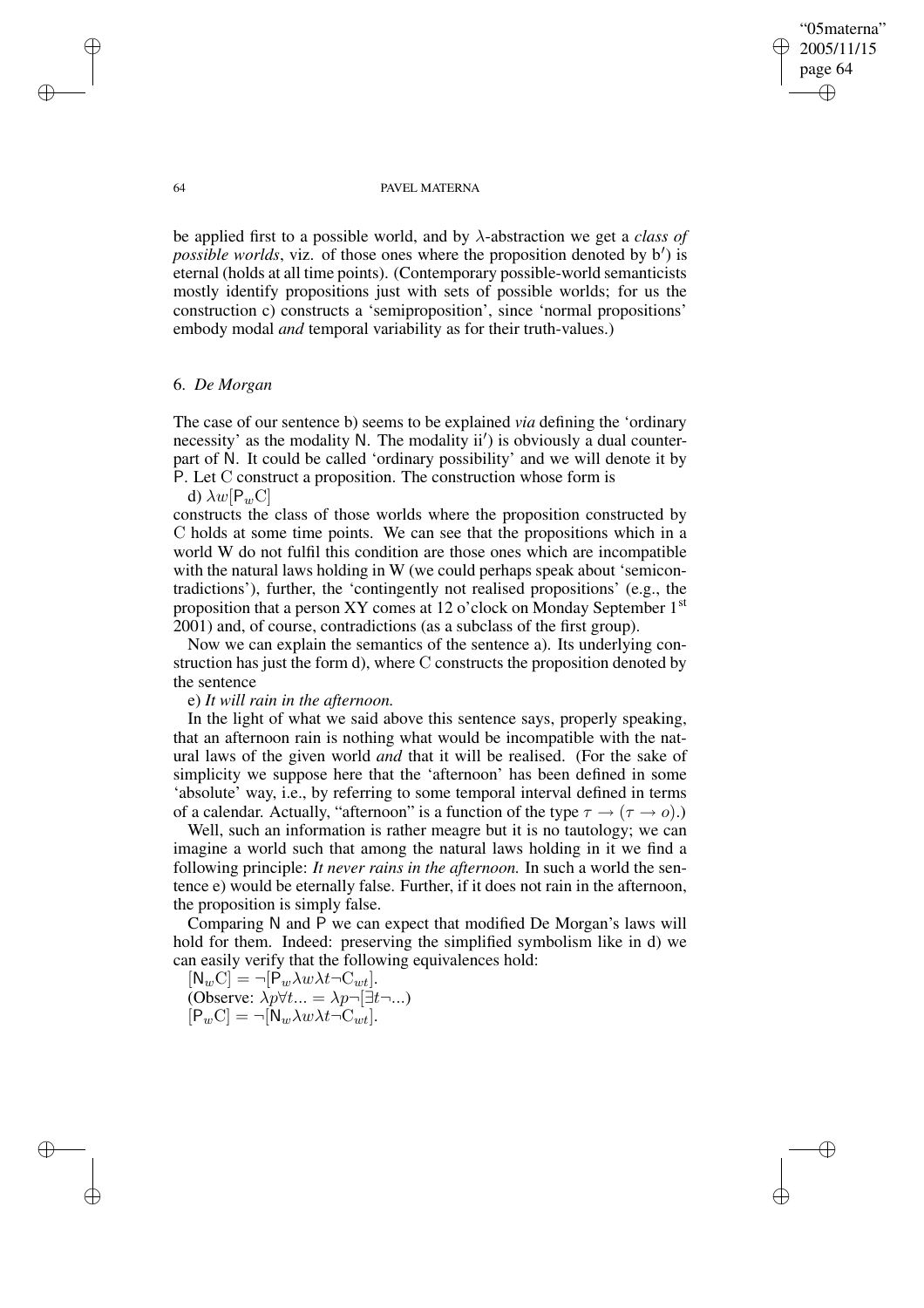Indeed, saying that the pebble necessarily sinks we say that it's *not* sinking is impossible (in the 'ordinary sense'), and saying that raining in the afternoon is possible we say that not raining in the afternoon is not necessary (in the 'ordinary sense').

### 7. *Revision*

✐

✐

✐

✐

Unfortunately, attractive as this explication may seem, it is inadequate. To see it, consider the following *fact*:

*To be eternally true is a necessary but not the sufficient condition for a sentence to be law-like* (or *necessary* in the "ordinary sense").

Indeed, let I be a definite interval of time points ( let  $\langle t \rangle$  be also such an interval). Let a sentence express a construction of the schematic form (I use a notation not used by TIL; this simplification cannot influence our analysis):

$$
\lambda w \lambda t[[t]] \supset Q_{wt}],
$$

where  $Q$  is a construction of a proposition q. In any possible world where this construction constructs a true proposition the latter is *eternally true*. Yet the respective sentence need not be law-like. Take a typical example:

A. *At 12 o'clock* (or, say, *from 12.00 to 13.00*) *on September 15, 2000 it rains* (or: *it will rain*, no analysis of tenses is necessary here).

In the case that this sentence is true it will be always true, but we would not say that such a sentence is law-like. What is important here is that we could say *It is possible that* ... but, of course, hardly *It is necessary that* ..., not even in the intuitive sense to be explicated here.

On the other hand, some sentences of the above form could be taken to be necessary (even if not *law-like*). Our example is:

B. *If a pebble is thrown to water between 12.00 and 13.00 ..., it sinks.*

Thus our definition of 'ordinary necessity' has to be modified in such a way that sentences (propositions) like A. were ruled out while sentences like B. remained to be 'necessary'. The 'ordinary possibility' could be defined using De Morgan.

In the following text we will abbreviate  $\lambda w \lambda t$  A by  $\lambda A$ . Further: we use the standard symbolism known from predicate logic (which can be easily 'translated' to the symbolism used in TIL); in particular, infix notation (rather than the prefix one) is used. Any construction C (including variables) provided with the index  $_{wt}$  is to be understood as application of the respective intension to a possible world and (of the result) to a time point, so (as in TIL)  $C_{wt}$  abbreviates [ $Cw|t$ ]. (In particular  $C_w$  abbreviates  $[Cw]$ .) The variables p, q range over propositions.

"05materna" 2005/11/15 page 65

✐

✐

✐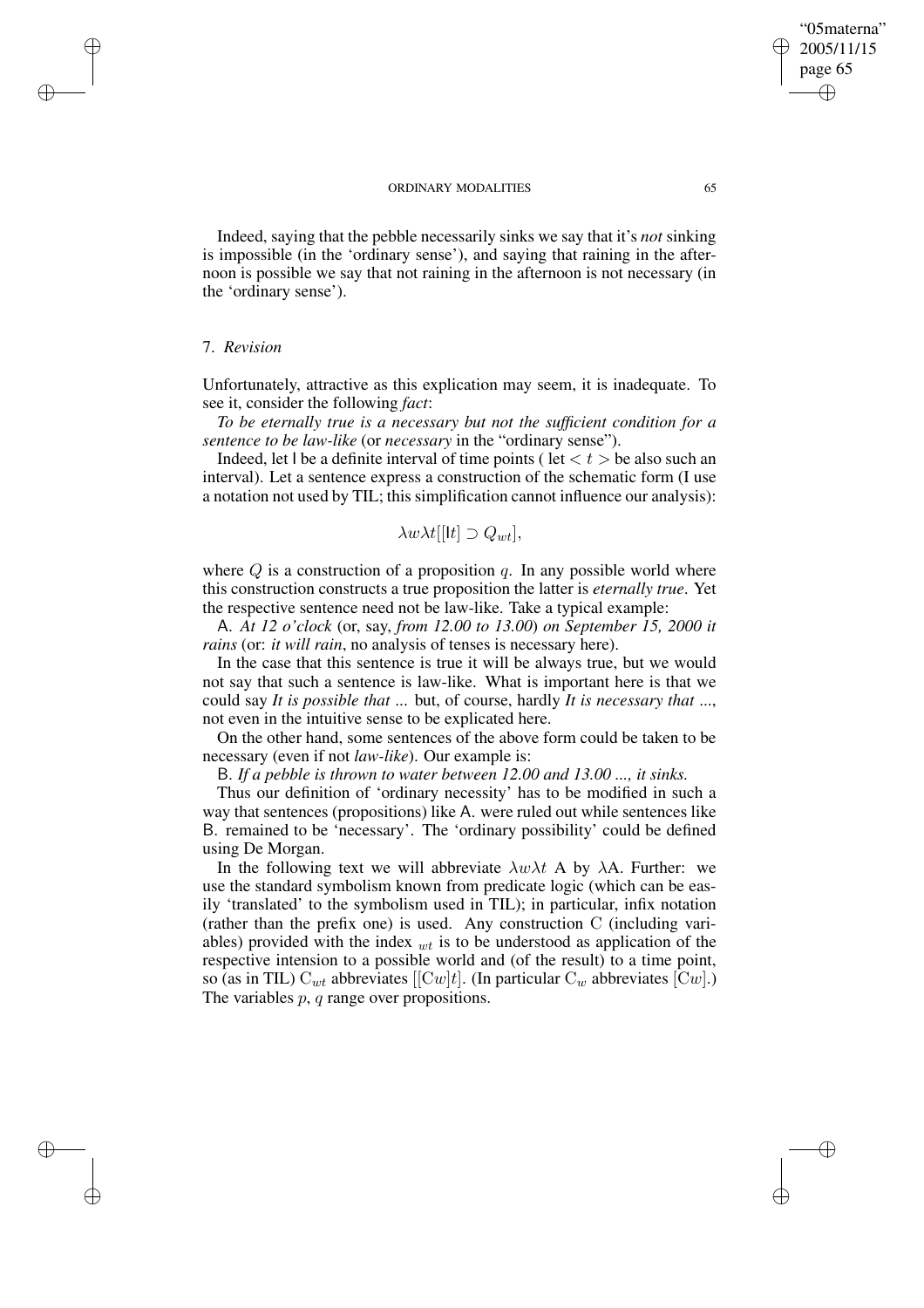## "05materna" 2005/11/15 page 66 ✐ ✐

✐

✐

#### 66 PAVEL MATERNA

Our new definitions will be (N, P are again of the same type  $\omega \rightarrow ((\omega \rightarrow$  $(\tau \to o)) \to o$ ), in TIL  $((oo_{\tau\omega})\omega)$ :

$$
^{\ast} \mathsf{N}_{w} p = \forall tp_{wt} \land \forall q[[p = \lambda[[\mathsf{It}] \supset q_{wt}]] \supset \forall tq_{wt}]
$$

We can see that the propositions denoted by the sentences of the kind A. above will be ruled out. Let us show it using a simplified construction for the sentence

*At 12 o'clock on September 15, 2000 it will rain.*

Let the time point so defined be t.  $R$  let be the proposition that it rains. Then the construction will look somehow like

$$
\lambda[[\{\mathsf{t}\}t]\supset\mathbf{R}_{wt}]
$$

Now if the respective proposition is true in a world W, then it is eternally true in W. Yet even then the condition given by the second member of the conjunction defining N above is not fulfilled (at least if W is not such a strange world where it rains always due to some natural law), so our sentence/ proposition cannot be said to be 'necessary' in W.

On the other hand, the sentences of the kind B., like

*If a pebble is thrown to water at 12.00 ..., it sinks.*

are *not* ruled out. The respective construction is (t is again the so defined time point)

$$
\lambda[[\{\mathbf{t}\}t] \supset [\forall x[[\mathbf{P}_{wt}x] \land [\mathbf{TW}_{wt}x]] \supset [\mathbf{S}_{wt}x]]]]
$$

and this time both members of the defining conjunction hold (in such worlds where pebbles thrown to water sink due to some natural law) so that the sentence/ proposition is necessary in such worlds.

Unfortunately, *counterexamples* of the following kind can be found:

### *Charles is not a teacher.*

Suppose that Charles (an individual) is never a teacher. The only relevant part of the \*definition is the first member of the conjunction. Then Charles' not being a teacher would be nomically necessary. Absurd. Solution:

Ascribing a property P to an individual would be nomically necessary only if it were a consequence of ascribing P to all individuals that share a property Q whose definition does not mention a particular individual.

A generalization leads to the following definitional scheme:

Let  $\lambda w \lambda t \Phi^n$  be a scheme of propositional constructions that contain n free individual variables and no particular individual. Let  $\lambda w \lambda t \Phi_{[x_j \to a_j]}^n$  be the

✐

✐

✐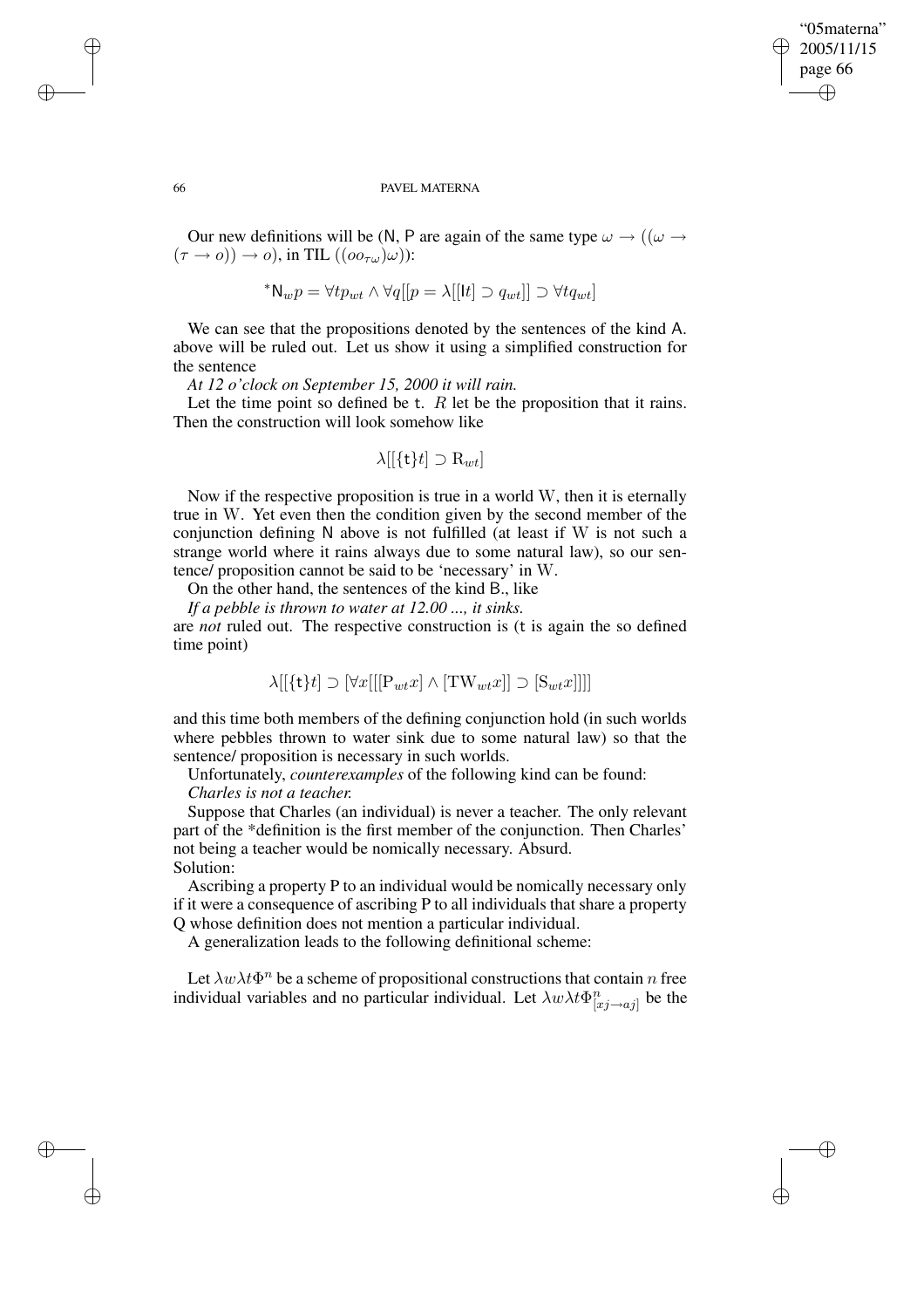result of replacing the variables by individuals. Now the following scheme captures the essence of nomic necessity:

 $[N_w \lambda w \lambda t \phi_{[xj \to aj]}^n] =$  $[\forall t \forall x_1...x_n \check{\Phi}^n \land \forall q[[\lambda w \lambda t \forall x_1...x_n \Phi^n = \lambda w \lambda t \forall x_1...x_n[[t] \supset q_{wt}]] \supset$  $\forall t \forall x_1...x_nq_{wt}$ ]] ]]

(I.e., a proposition P constructed by a construction containing  $n$  individuals is nomically necessary in a world w iff a) the generalization of P in  $w$  is true eternally  $(\forall t)$  and b) in the case that P is given by the construction that could guarantee the eternality due to a temporal fixation ( $|{\bf l}| \supset q_{wt}$ ) the consequent  $q$  is in  $w$  also eternally true.) *Example:*

*The velocity of Charles' and Peter's fall in the vacuum is the same.*

The analysis shows that this sentence is nomically necessary since

$$
[[V_{wt} Charles] = [V_{wt} Peter]]
$$

logically follows from

✐

✐

✐

✐

$$
\forall t \forall xy[[V_{wt}x] = [V_{wt}y]],
$$

so that our definition applies.

### *Nomic possibility*

Obviously, the way from nomic necessity to nomic possibility is mediated by De Morgan.

$$
[\mathsf{P}_w p] = \neg [\mathsf{N}_w \lambda w \lambda t \neg p_{wt}]
$$

Thus we have

$$
[P_w \lambda w \lambda t \Phi_{[x_j \to aj]}^n] = -[N_w \lambda w \lambda t \Phi_{[x_j \to aj]}^n] =
$$
  

$$
[\forall t \forall x_1 ... x_n \neg \Phi^n \supseteq \exists q[[\lambda w \lambda t \forall x_1 ... x_n \neg \Phi^n = \lambda w \lambda t \forall x_1 ... x_n[[tt] \supseteq q_{wt}]] \wedge
$$
  

$$
\exists t \exists x_1 ... x_n \neg q_{wt}]]
$$

We now show by our afternoon-rain example that this definition is in harmony with our intuition and that *nomic possibility is really a dual counterpart of nomic necessity*. We will once again ignore the complications connected with tenses (we could speak about a 'tenseless determination of time') and suppose that the area where it could rain was specified. Further, let *the afternoon* denote a definite afternoon (say, on September 15, 2000).

"05materna" 2005/11/15 page 67

✐

✐

✐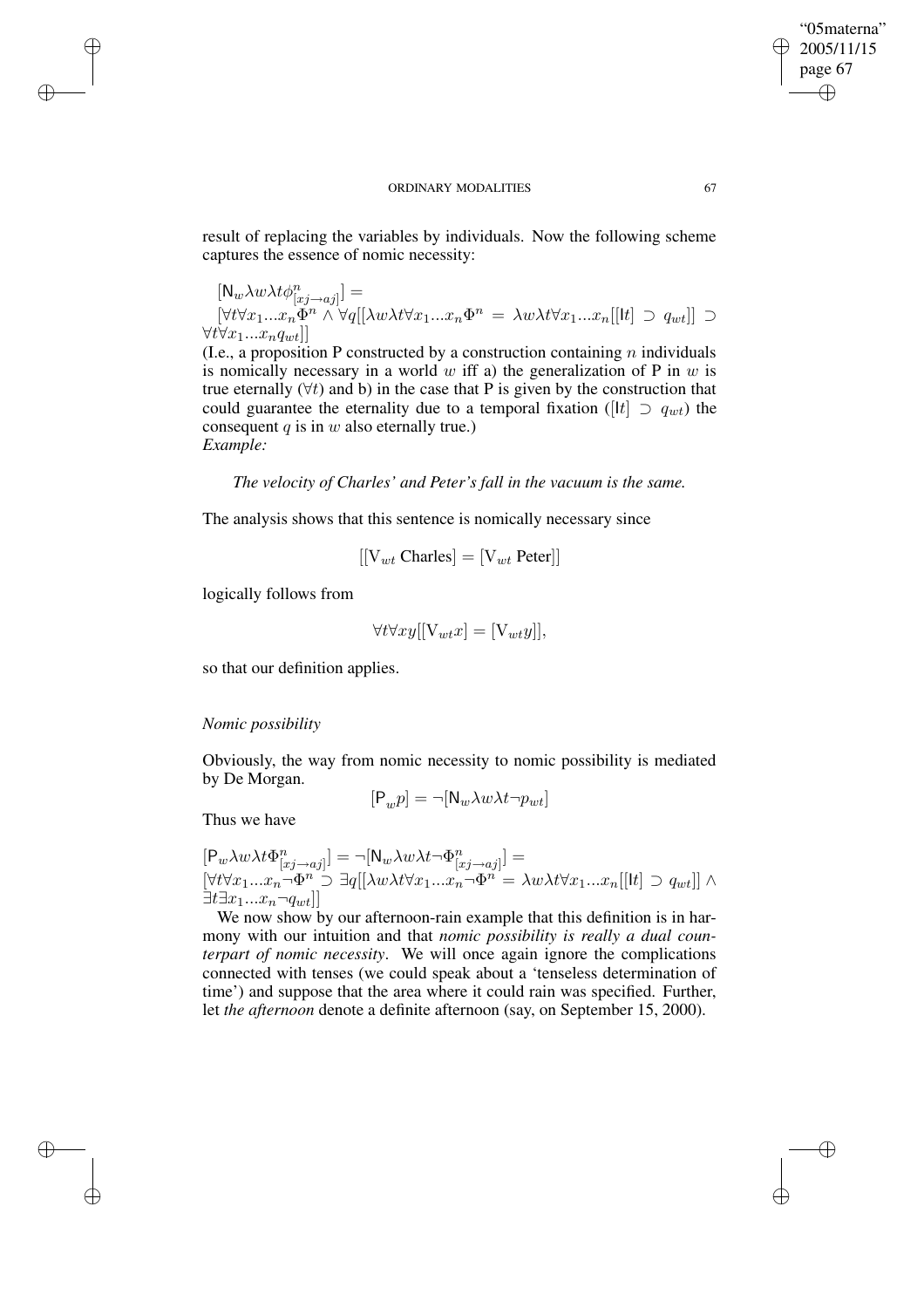✐

#### 68 PAVEL MATERNA

Let I be a definite interval denoted by *the afternoon* (see above). Then our sentence can be analysed as

$$
\lambda w \lambda t[[\mathrm{I}t] \wedge \mathrm{R}_{wt}].
$$

The respective negation ( $\lambda w \lambda t \neg p_{wt}$ ) is then analysed as

$$
\lambda w \lambda t[[\mathbf{I}t] \supset \neg \mathbf{R}_{wt}].
$$

According to our definition, to say that this is *nomically possible* means to say that although it holds that for every time moment in the afternoon it does not rain ( $\forall t \neg p_{wt}$ ), there is a proposition q (here:  $\lambda w \lambda t \neg R_{wt}$ ) such that *sometimes* it holds that  $\neg q_{wt}$ , i.e., that it rains (in the given area). In other words,

*if it does not rain during the given interval then it is only contingently so, not because of some law-like necessity.*

It is easily provable that our 'ordinary modalities' obey the 'classical laws of modalities', in particular it holds in all worlds that

$$
N_w p \text{ implies } p_{wt},
$$

and, of course,

 $p_{wt}$  implies  $P_w p$ .

*Remark: Sharing nomic necessity as a Kripkean accessibility relation*

Since nomic necessity has been defined as a (semi-)property of propositions, i.e.,

$$
\mathsf{N}_w = \lambda p[\forall t \forall x_1...x_n p_{wt} \land \forall q[[p = \lambda w \lambda t[[\mathrm{I}t] \supset q_{wt}]] \supset \forall t \forall x_1...x_n q_{wt}]],
$$

we can easily define an equivalence relation (S5!) between worlds:

$$
[\mathbf{R}ww'] = [\mathbf{N}_w = \mathbf{N}_{w'}].
$$

This relation links those worlds that share nomically necessary propositions. From our definitions it follows that such worlds share also propositions that are nomically possible. This is a confirmation of the (logically trivial) fact that if the accessibility relation is an equivalence relation it does not mean

✐

✐

✐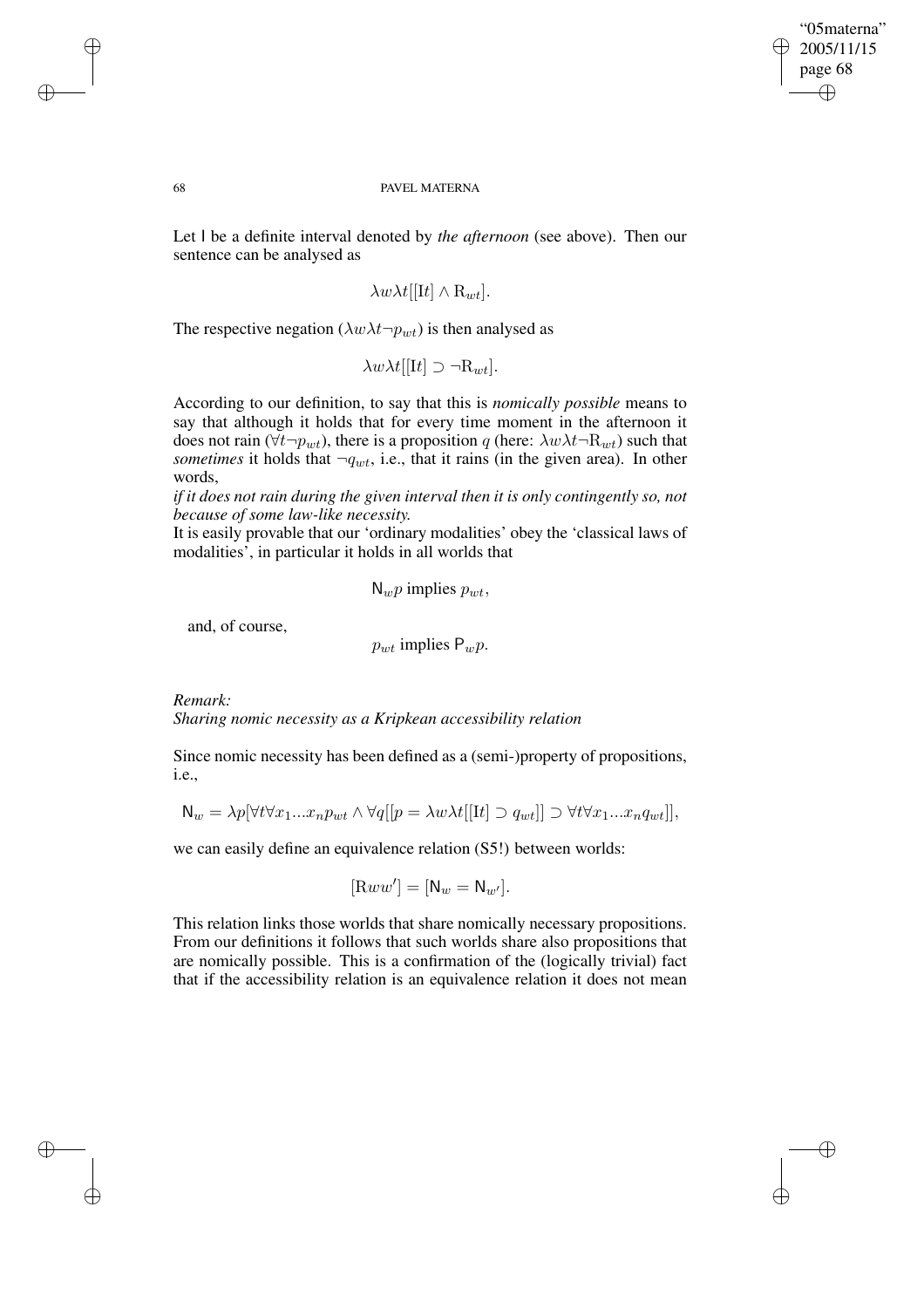✐

✐

✐

✐

that it connects every world with every world. Thus S5 can work not only for logical necessity but also for an empirical necessity.<sup>2</sup>

## ACKNOWLEDGEMENTS

I owe to Dr. Marie Duží cordial thanks for her essential help in formulating the results contained in the present article.

The article has been supported by the Grant Agency of Czech Republic, Nr. of the project 401/04/2073.

E-mail: materna@lorien.site.cas.cz

### **REFERENCES**

Chellas, Brian F., *Modal Logic.* Cambridge UP, dig. reprint 1999, USA.

Dretske, Fred I., "Laws of Nature". *Philosophy of Science* 44, 1977, 248– 268.

- King, Jeffrey C., "Structured Propositions", *Stanford Encyclopedy of Philosophy*. http://plato.stanford.edu/entries/propositions-structured.
- Lindström, Sten, "Quine's Interpretation Problem and the Early Development of Possible Worlds Semantics", p. 29–56, in: O. Majer, ed.: *The Logica Yearbook 2000*, Filosofia, Prague 2001.
- Materna, Pavel: Actuality and Possibility. In: A. Rojszczak, J. Cachro, G. Kurczewski, eds.: *Philosophical Dimensions of Logic and Science*. Kluwer AP, 289–296, 2003.
- Montague, R., *Formal Philosophy.* R.H. Thomason, ed., Yale UP, New Haven 1974.

 $2^2$ My anonymous referee mentioned a surely important problem that the present article has not taken into account so that the proposed solution — as it is articulated here — could not be defended (unless some not entirely *ad hoc* changes would be made). The point is that "the value of the Cosmological Constant may have changed over time" (as some scientists think). Then the eternal character of nomically necessary propositions — which is the core of our argumentation — would be cast doubt on. I am aware of the fact that the problem of *defining* natural laws is a non-trivial and obviously difficult problem. I only hope that solving the conceptual character of natural laws from the viewpoint of modal behaviour need not take into account all components of a possible definition and that the eternal character of natural laws is a consequence of any such definition. I am just now not able to propose the way how to harmonise this conviction about eternal character of the nomically necessary propositions with the possibility that even Cosmological Constant could have changed. Does the possibility of such a change mean that we could not use '∀t' when speaking about nomic necessity? My guess is that we cannot expect such radical consequences, but my guess is no argument, of course.

"05materna" 2005/11/15 page 69

✐

✐

✐